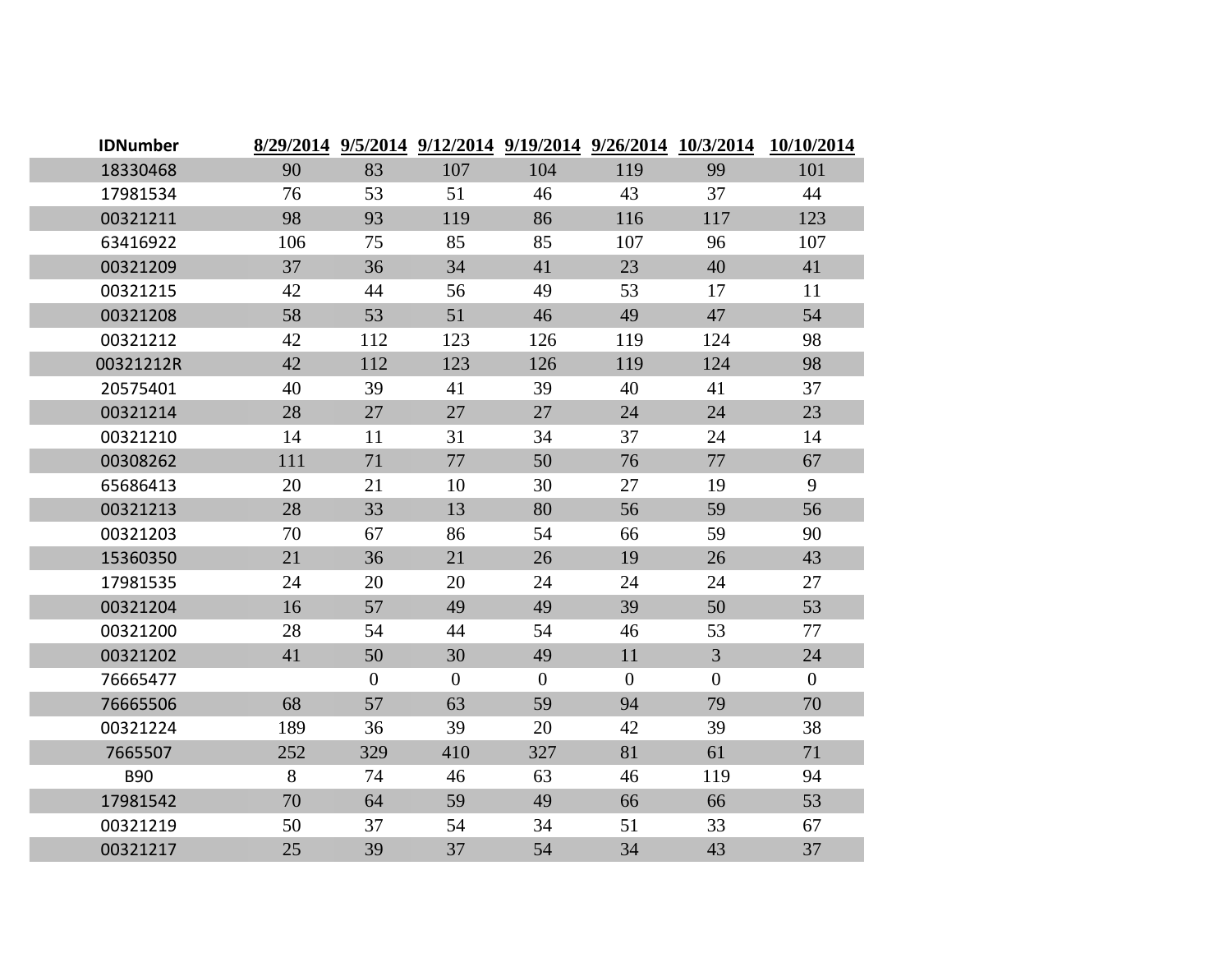| <b>IDNumber</b> |                 |                |                |                |                |                  | 8/29/2014 9/5/2014 9/12/2014 9/19/2014 9/26/2014 10/3/2014 10/10/2014 |
|-----------------|-----------------|----------------|----------------|----------------|----------------|------------------|-----------------------------------------------------------------------|
| 00321207        | 222             | 124            | 139            | 184            | 144            | 161              | 300                                                                   |
| 00321206        | 36              | 40             | 23             | 43             | 30             | 41               | 40                                                                    |
| 00321205        | 48              | 70             | 93             | 81             | 69             | 103              | 74                                                                    |
| 15819940        | 100             | 44             | 100            | 74             | 87             | 114              | 97                                                                    |
| 00321218        | 39              | 23             | 40             | 27             | 41             | 29               | 29                                                                    |
| 15819941        | 64              | 77             | 70             | 101            | 66             | 66               | 66                                                                    |
| 14449781        | 57              | 53             | 54             | 66             | 60             | 57               | 54                                                                    |
| 14449781R       | 57              | 53             | 54             | 66             | 60             | 57               | 54                                                                    |
| 15819942        | 161             | 161            | 103            | 149            | 166            | 157              | 144                                                                   |
| 321216          | 39              | 33             | 54             | 51             | 59             | 69               | 73                                                                    |
| 17981541        | 53              | 36             | 57             | 30             | 39             | 56               | 63                                                                    |
| 14449733        | 126             | 80             | 80             | 83             | 67             | 87               | 97                                                                    |
| 58553719        | 89              | 71             | 76             | 504            | 277            | 67               | 129                                                                   |
| 00321201        | 70              | 103            | 73             | 166            | 103            | 66               | 103                                                                   |
| <b>B50</b>      | 76              | 59             | 86             | 53             | 101            | 59               | 79                                                                    |
| 21005458        | 74              | 86             | 113            | 100            | 83             | 53               | 64                                                                    |
| 21005455        | None            | None           | None           | None           | None           | None             | None                                                                  |
| 21005454        | $\overline{4}$  | $\overline{3}$ | $\overline{4}$ | 3 <sup>1</sup> | $\overline{3}$ | 6                | $\mathbf{1}$                                                          |
| 00321223        | 107             | 90             | 73             | 117            | 100            | 91               | 124                                                                   |
| M80             | 68              | 107            | 99             | 106            | 80             | 56               | 100                                                                   |
|                 |                 |                |                |                |                |                  |                                                                       |
| 18330467        | 17              | 20             | 20             | 26             | 24             | 27               | 27                                                                    |
| M00             | 53              | 86             | 71             | 63             | 70             | 56               | 91                                                                    |
| M01             | $5\overline{)}$ | 9              | 21             | 27             | 19             | 79               | 37                                                                    |
| <b>B05</b>      | 48              | 8              | $\overline{4}$ | $\overline{4}$ | $\overline{4}$ | $\boldsymbol{0}$ | 6                                                                     |
| <b>B05R</b>     | 48              | 8              | $\overline{4}$ | $\overline{4}$ | $\overline{4}$ | $\overline{0}$   | 6                                                                     |
| M10             | 113             | 53             | 126            | 56             | 33             | 44               | 34                                                                    |
| 17981539        | 91              | 111            | 111            | 99             | 102            | 96               | 101                                                                   |
| 17981539R       | 91              | 111            | 111            | 99             | 102            | 96               | 101                                                                   |
| <b>B25</b>      | 29              | 39             | 23             | 33             | 34             | 26               | 40                                                                    |
| 17981538        | 79              | 46             | 6              | 11             | 50             | 103              | 109                                                                   |